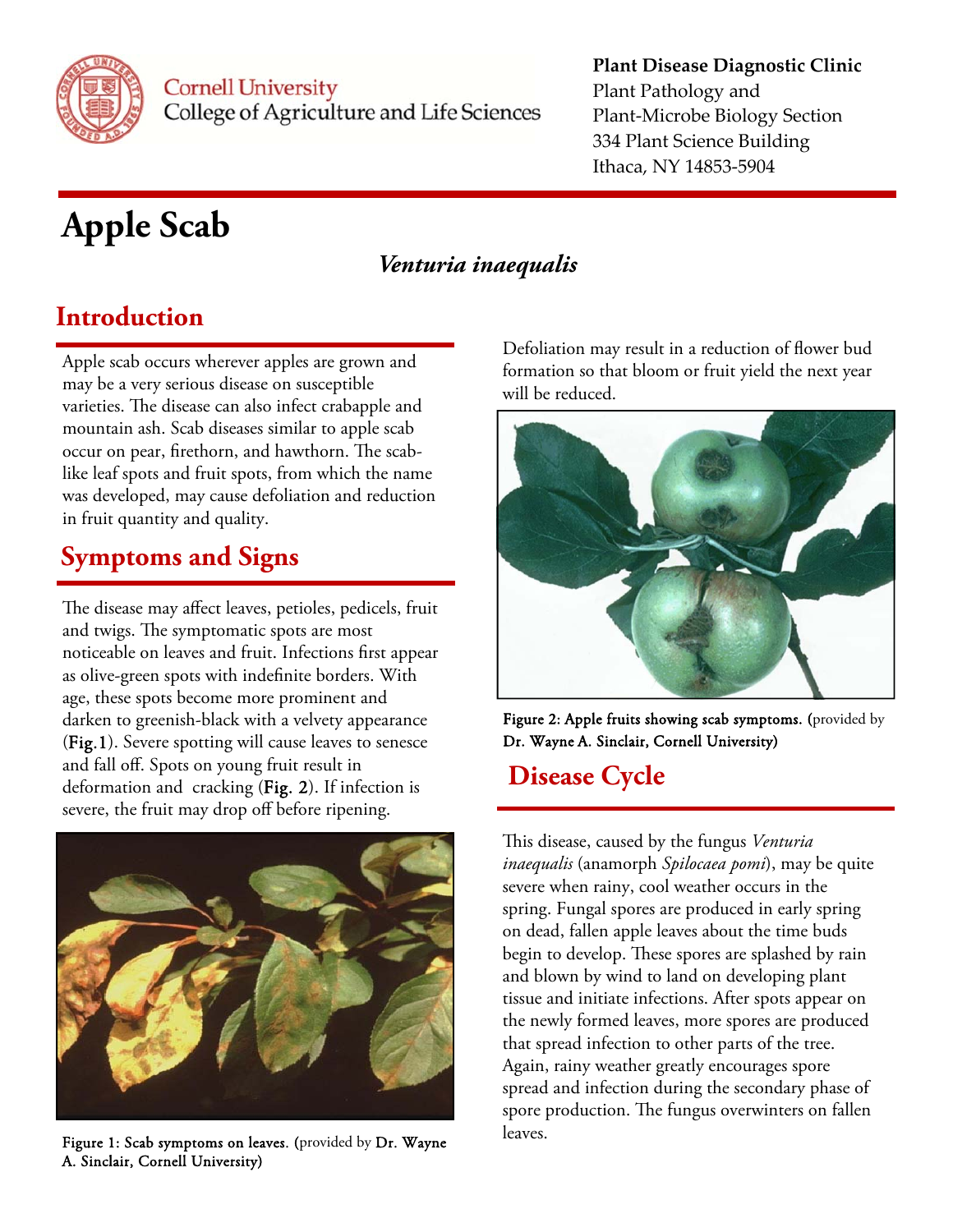#### **APPLE SCAB DISEASE CYCLE**



#### Apple Scab disease cycle. (provided by Dr. Wayne Wilcox, Cornell University, NYSAES, Geneva, NY)

### **Management Strategies**

Collect and dispose of fallen leaves in autumn. This will help reduce the inoculum that may cause disease the following spring. A spray schedule with emphasis on the early part of the season is usually required for maximum production of high quality fruit.

Applications should be made at pink, bloom, petal fall, and 10-14 days after petal fall. Several products are registered to treat apple scab in New York State. Some products containing chlorothalonil or propiconazole may be registered for managing this disease on ornamental plantings.